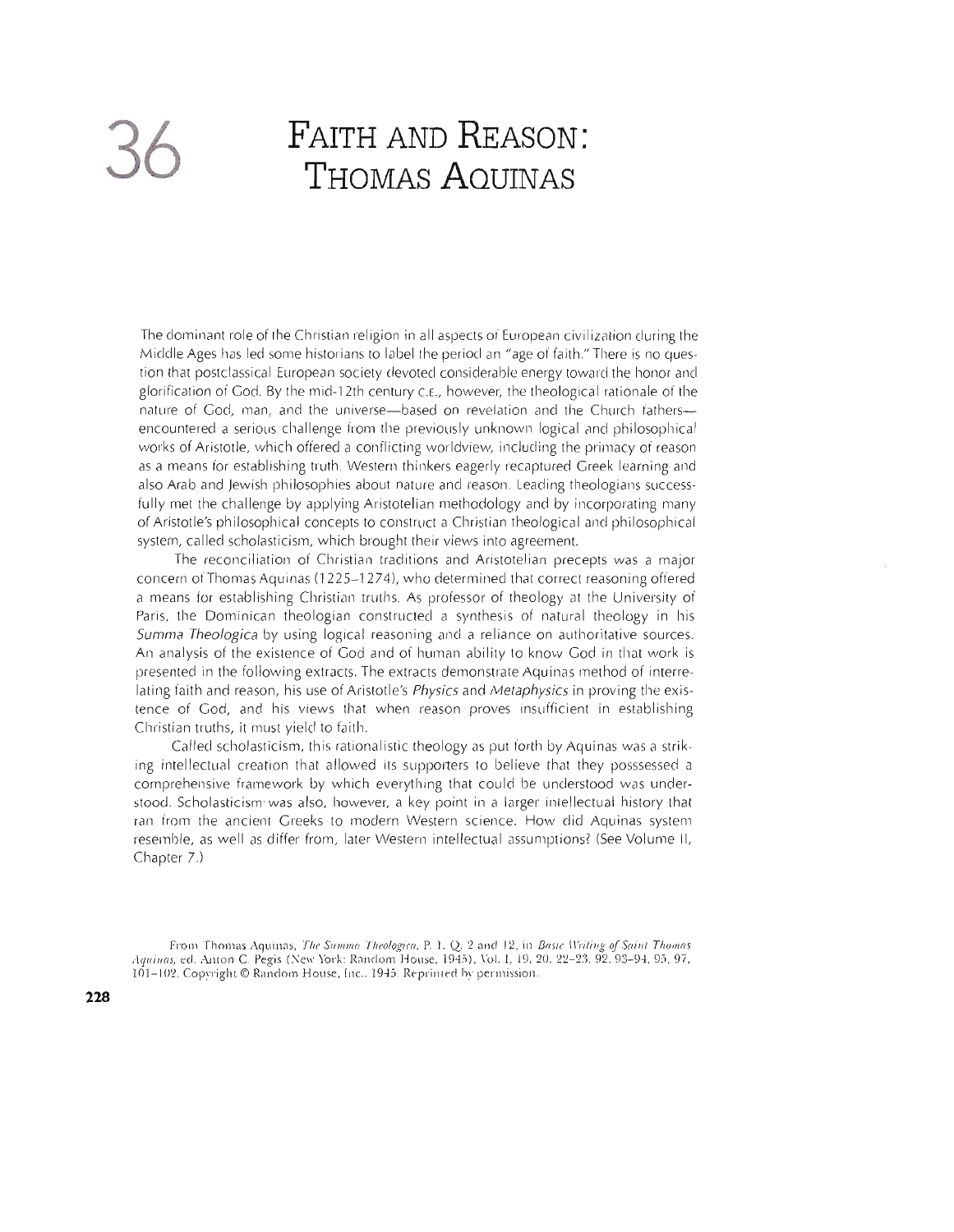## THOMAS AQUINAS

## *The Existence oJ God*

 $\dots$  A thing can be self-evident in either of two ways: on the one hand, self-evident in itself, though not to us; on the other, self-evident in itself, and to us. A proposition is self-evident because the predicate is included in the essence of the subject: e.g., Man is an animal, for animal is contained in the essence of man. If, therefore, the essence of the predicate and subject be known to all, the proposition will be self-evident to all; as is clear with regard to the first principles of demonstration, the terms of which are certain common notions that no one is ignorant of, such as being and non-being, whole and part, and the like. If, however, there are some to whom the essence of the predicate and subject is unknown, the proposition will be self-evident in itself, but not to those who do not know the meaning of the predicate and subject of the proposition. Therefore, it happens, as Boethius says, that there are some notions of the mind which are common and self-evident only to the learned, as that incorporeal substances are not in space. Therefore I say that this proposition, *God exists*, of itself is self-evident, for the predicate is the same as the subject, because God is His own existence as will be hereafter shown. Now because we do not know the essence of God, the proposition is not self-evident to us, but needs to be demonstrated by things that are more known to us, though less known in their nature—namely, by His effects....

Demonstration can be made in two ways: One is through the cause, and is called *propter quid*, and this is to argue from what is prior absolutely. The other is through the effect, and is called a demonstration *quia;* this is to argue from what is prior relatively only to us. When an effect is better known to us than its cause, from the effect we proceed to the knowledge of the cause. And from every effect the existence of its proper cause can be demonstrated, so long as its effects are better known to us; because, since every effect depends upon its cause, if the effect exists, the cause must preexist. Hence the existence of God, in so far as it is not self-evident to us, can be demonstrated from those of His effects which are known to us...

The existence of God can be proved in five ways. The first and more manifest way is the argument from motion. It is certain, and evident to our senses, that in the world some things are in motion. Now whatever is moved is moved by another, for nothing can be moved except it is in potentiality to that towards which it is moved; whereas a thing moves inasmuch as it is in act. For motion is nothing else than the reduction of something from potentiality to actuality But nothing can be reduced from potentiality to actuality, except by something in a state of actuality. Thus that which is actually hot, as fire, makes wood, which is potentially hot, to be actually hot, and thereby moves and changes it. Now it is not possible that the same thing should be at once in actuality and potentiality in the same respect, but only in different respects. For what is actually hot cannot simultaneously be potentially hot; but it is simultaneously potentially cold. It is therefore impossible that in the same respect and in the same way a thing should be both mover and moved, *i.e.,* that it should move itself. Therefore, whatever is moved must be moved by another. If that by which it is moved be itself moved, then this also must needs be moved by another, and that by another again. But this cannot go on to infinity, because tben there would be no first mover, and, consequently, no other mover, seeing that subsequent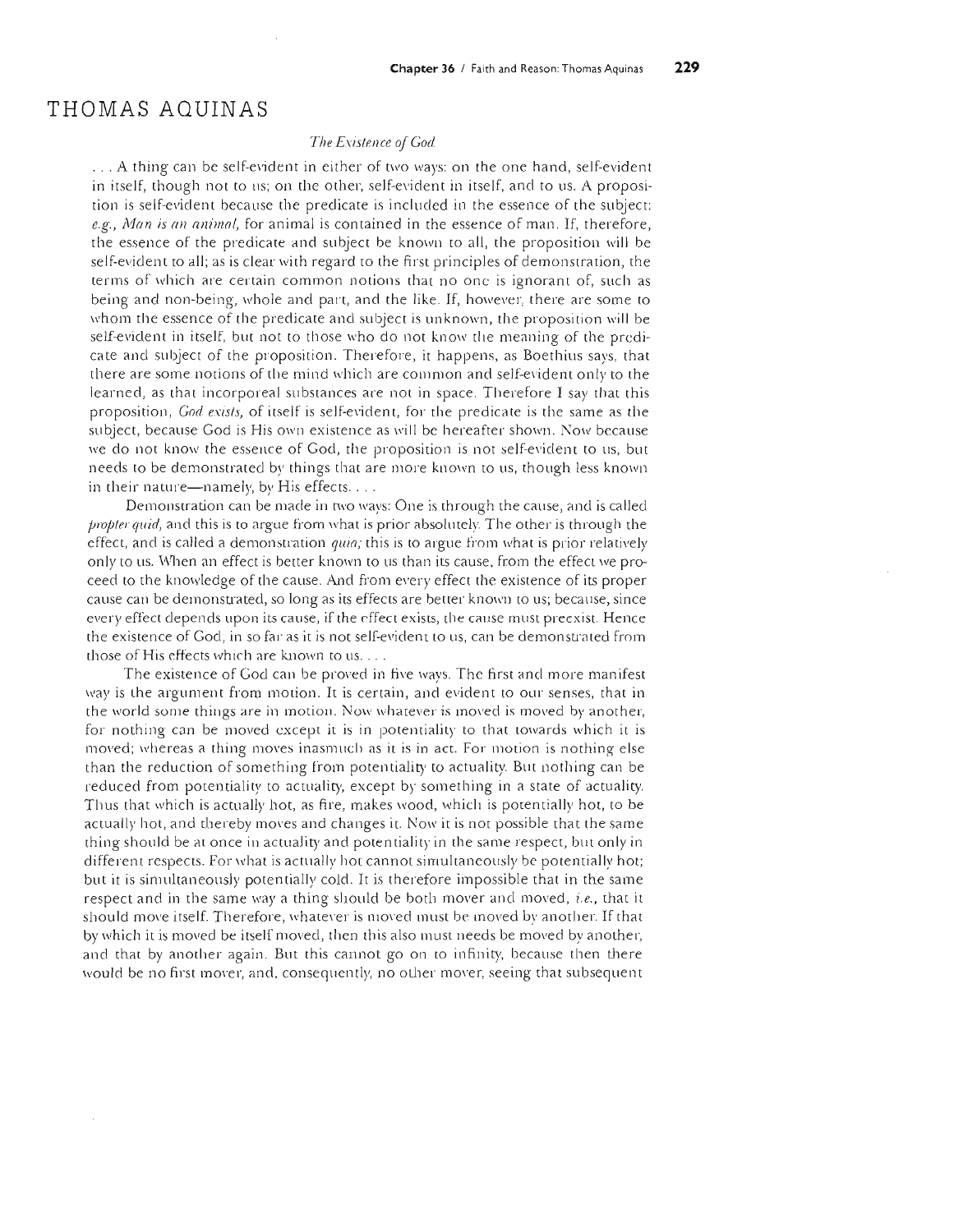movers move only inasmuch as they are moved by the first mover; as the staff moves only because it is moved by the hand. Therefore it is necessary to arrive at a first mover, moved by no other; and this everyone understands to be God.

The second way is from the nature of efficient cause. In the world of sensible things we find there is an order of efficient causes. There is no case known (neither is it, indeed, possible) in which a thing is found to be the efficient cause of itself; for so it would be prior to itself, which is impossible. Now in efficient causes it is not possible to go on to infinity, because in all efficient causes following in order, the first is the cause of the intermediate cause, and the intermediate is the cause of the ultimate cause, whether the intermediate cause be several, or one only. Now to take away the cause is to take away the effect. Therefore, if there be no first cause among efficient causes, there will be no ultimate, nor any intermediate, cause. But if in efficient causes it is possible to go on to infinitely, there will be no first efficient cause, neither will there be an ultimate effect, nor any intermediate efficient causes; all of which is plainly false. Therefore it is necessary to admit a first efficient cause, to which everyone gives the name of God.

The third way is taken from possibility and necessity, and runs thus. We find in nature things that are possible to be and not to be, since they are found to be generated, and to be corrupted, and consequently, it is possible for them to be and not to be. But it is impossible for these always to exist, for that which can not-be at some time is not. Therefore, if everything can not-be, then at one time there was nothing in existence. Now if this were true, even now there would be nothing in existence, because that which does not exist begins to exist only through something already existing. Therefore, if at one time nothing was in existence, it would have been impossible for anything to have begun to exist; and thus even now nothing would be in existence—which is absurd. Therefore, not all beings are merely possible, but there must exist something the existence of which is necessary. But every necessary thing either has its necessity caused by another, or not. Now it is impossible to go on to infinity in necessary things which have their necessity caused by another, as has been already proved in regard to efficient causes. Therefore we cannot but admit the existence of some being having of itself its own necessity, and not receiving it from another, but rather causing in others their necessity. This all men speak of as God.

The fourth way is taken from the gradation to be found in things. Among beings there are some more and some less good, true, noble, and the like. But more and less are predicated of different things according as they resemble in their different ways something which is the maximum, as a thing is said to be hotter according as it more nearly resembles that which is hottest: so that there is something which is truest, something best, something noblest, and, consequently, something which is most being, for those things that are greatest in truth are greatest in being, as it is written in [Aristotle's] *Metaph*. ii. Now the maximum in any genus is the cause of all in that genus, as fire, which is the maximum of heat, is the cause of all hot things, as is said in the same book. Therefore there must also be something which is to all beings the cause of their being, goodness, and every other perfection: and this we call God.

The fifth way is taken from the governance of the world. We see that things which lack knowledge, such as natural bodies, act for an end, and this is evident from their acting always, or nearly always, in the same way, so as to obtain the best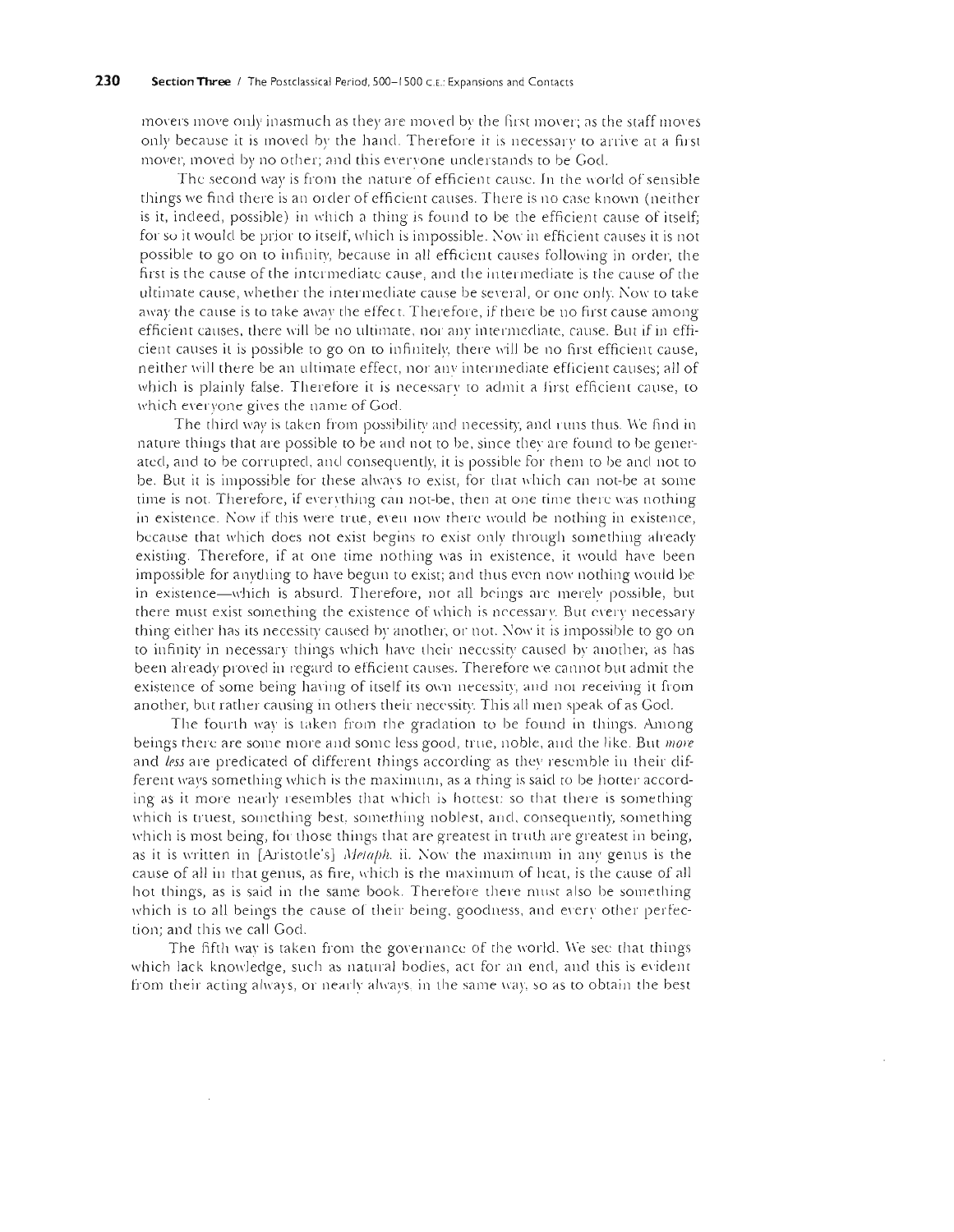result. Hence it is plain that they achieve their end, not fortuitously, but designedly. Now whatever lacks knowledge cannot move towards an end, unless it be directed by some being endowed with knowledge and intelligence; as the arrow is directed by the archer. Therefore some intelligent being exists by whom all natural things are directed to their end; and this being we call God....

## *How God Is Knowil* by *Us*

Since everything is knowable according as it is actual, God, Who is pure act without any admixture of potentiality, is in Himself supremely knowable. But what is supremely knowable in itself may not be knowable to a particular intellect, because of the excess of the intelligible object above the intellect; as, for example, the sun, which is supremely visible, cannot be seen by the bat by reason of its excess of light.

Therefore, some who considered this held that no created intellect can see the essence of God. This opinion, however, is not tenable. For the ultimate beatitude of man consists in the use of his highest function, which is the operation of the intellect. Hence, if we suppose that a created intellect could never see God, it would either never attain to beatitude, or its beatitude would consist in something else beside God; which is opposed to faith. For the ultimate perfection of the rational creature is to be found in that which is the source of its being; since a thing is perfect so far as it attains to its source. Further, the same opinion is also against reason. For there resides in every man a natural desire to know the cause of any effect which he sees. Thence arises wonder in men. But if the intellect of the rational creature could not attain to the first cause of things, the natural desire would remain vain.

Hence it must be granted absolutely that the blessed see the essence of God. . . .

Two things are required both for sensible and for intellectual vision-viz. power of sight, and union of the thing seen with the sight. For \'ision is made actual only when the thing seen is in a certain way in the seer. Now in corporeal things it is clear that the thing seen cannot be by its essence in the seer, but only by its likeness; as the likeness of a stone is in the eye, whereby the vision is made actual, whereas the substance of the stone is not there, But if the source of the visual power and the thing seen were one and the same thing, it would necessarily follow that the seer would possess both the visual power, and the form whereby it sees, from that one same thing.

Now it is manifest both that God is the author of the intellectual power and that He can be seen by the intellect. And since the intellectual power of the creature is not the essence of God, it follows that it is some kind of participated likeness of Him Who is the first intellect. Hence also the intellectual power of the creature is called an intelligible light, as it were, deprived from the first light, whether this be understood of the natural power, or of some superadded perfection of grace or of glory. Therefore, in order to see God, there is needed some likeness of God on the part of the visual power, whereby the intellect is made capable of sceing God. But on the part of the thing seen, which must in some way be united to the seer, the essence of God cannot be seen through any created likeness. First, because, as Dionysius says, *by the likenesses of the inferior order of things, the superior can in no way be known*; as by the likeness of a body the essence of an incorporeal thing cannot be known. Much less therefore can the essence of God be seen through any created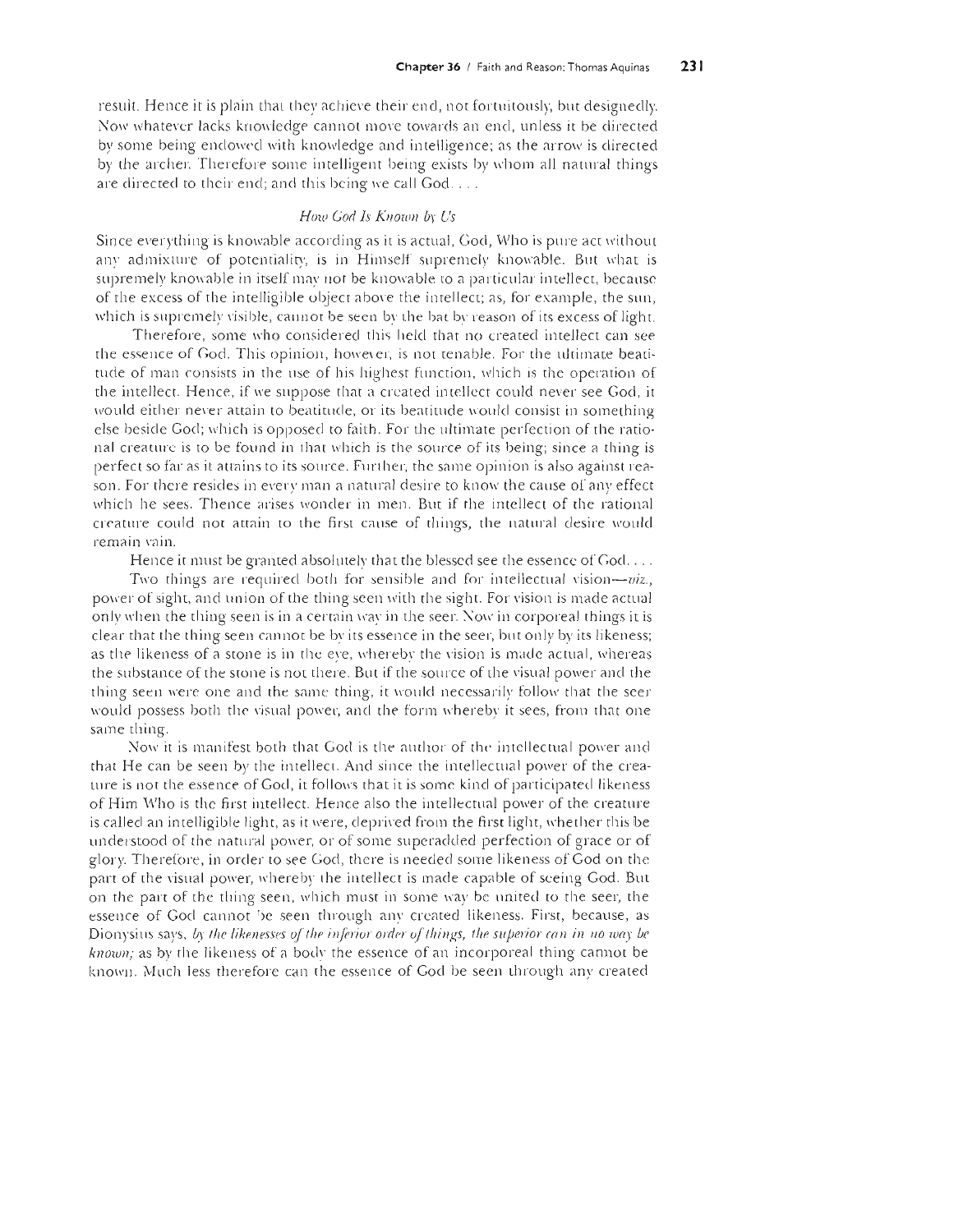species whatever. Secondly, because the essence of God is His very being, as was shown above, which cannot be said of any created form. Hence, no created form can be the likeness represen ting the essence of God to the seer. Thirdly, because the divine essence is uncircumscribed, and contains in itself supereminently whatever can be signified or understood by a created intellect. Now this cannot in any way be represented by any created species, for every created form is determined according to some aspect of wisdom, or of power, or of being itself, or of some like thing, Hence, to say that God is seen through some likeness is to say that the divine essence is not seen at all; which is false.

Therefore it must be said that to see the essence of God there is required some likeness in the visual power, namely, the light of glory strengthening the intellect to see God, which is spoken of in the *Psalm* (xxxv. 10): In Thy light we shall see *light*. The essence of God, however, cannot be seen by any created likeness representing the divine essence as it is in itself.  $\dots$ 

. . . It is impossible for God to be seen by the sense of sight, or by any other sense or power of the sensitive part of the soul. For every such power is the act of a corporeal organ, as will be shown later. Now act is proportioned to the being whose act it is. Hence no power of that kind can go beyond corporeal things. But God is incorporeal, as was shown above. Hence, He cannot be seen by the sense or the imagination, but only by the intellect.  $\dots$ 

... It is impossible for any created intellect to see the essence of God by its own natural power. For knowledge takes place according as the thing known is in the knower. But the thing known is in the knower according to the mode of the knower. Hence the knowledge of every knower is according to the mode of its own nature. If therefore the mode of being of a given thing exceeds the mode of the knower, it must result that the knowledge of that thing is above the nature of the knower. Now the mode of being of things is manifold. For some things have being only in this individual matter; such are all bodies. There are other beings whose natures are themselves subsisting, not residing in matter at all, which, however, are not their own being, but receive it: and these are the incorporeal substances called angels. But to God alone does it belong to be His own subsistent being.

Therefore, what exists only in individual matter we know naturally, since our soul, through which we know, is the form of some particular matter. Now our soul possesses two cognitive powers. One is the act of a corporeal organ, which naturally knows things existing in individual matter; hence sense knows only the singular. But there is another kind of cognitive power in the soul, called the intellect; and this is not the act of any corporeal organ. Therefore the intellect naturally knows natures which exist only in individual matter; not indeed as they are in such inclividual matter, but according as they are abstracted therefrom by the consideration of the intellect. Hence it follows that through the intellect we can understand these things in a universal way; and this is beyond the power of sense. Now the angelic intellect naturally knows natures that are not in matter; but this is beyond the power of the intellect of the human soul in the state of its present life, united as it is to the body.

It follows, therefore, that to know self-subsistent being is natural to the divine in tellect alone, and that it is beyond the natural power of any created intellect: for no creature is its own being, since its being is participated. Therefore, a created